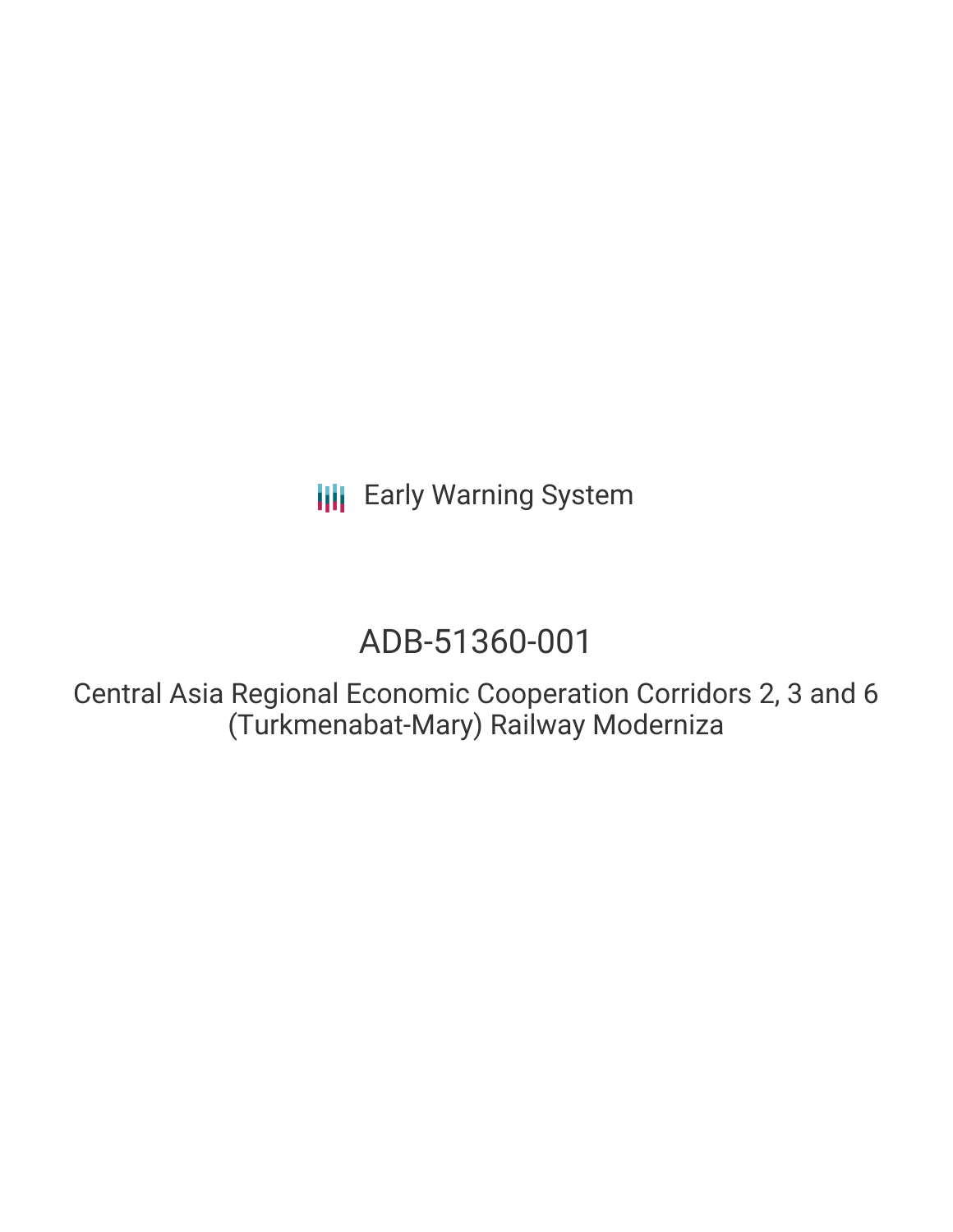

#### Early Warning System Central Asia Regional Economic Cooperation Corridors 2, 3 and 6 (Turkmenabat-Mary) Railway Moderniza ADB-51360-001

#### **Quick Facts**

| <b>Countries</b>               | Turkmenistan                                  |
|--------------------------------|-----------------------------------------------|
| <b>Specific Location</b>       | Turkemenebat, Mary                            |
| <b>Financial Institutions</b>  | Asian Development Bank (ADB)                  |
| <b>Status</b>                  | Proposed                                      |
| <b>Bank Risk Rating</b>        | B                                             |
| <b>Borrower</b>                | Ministry of Railway Transport of Turkmenistan |
| <b>Sectors</b>                 | Construction, Transport                       |
| <b>Investment Amount (USD)</b> | \$100.00 million                              |
| <b>Loan Amount (USD)</b>       | \$100.00 million                              |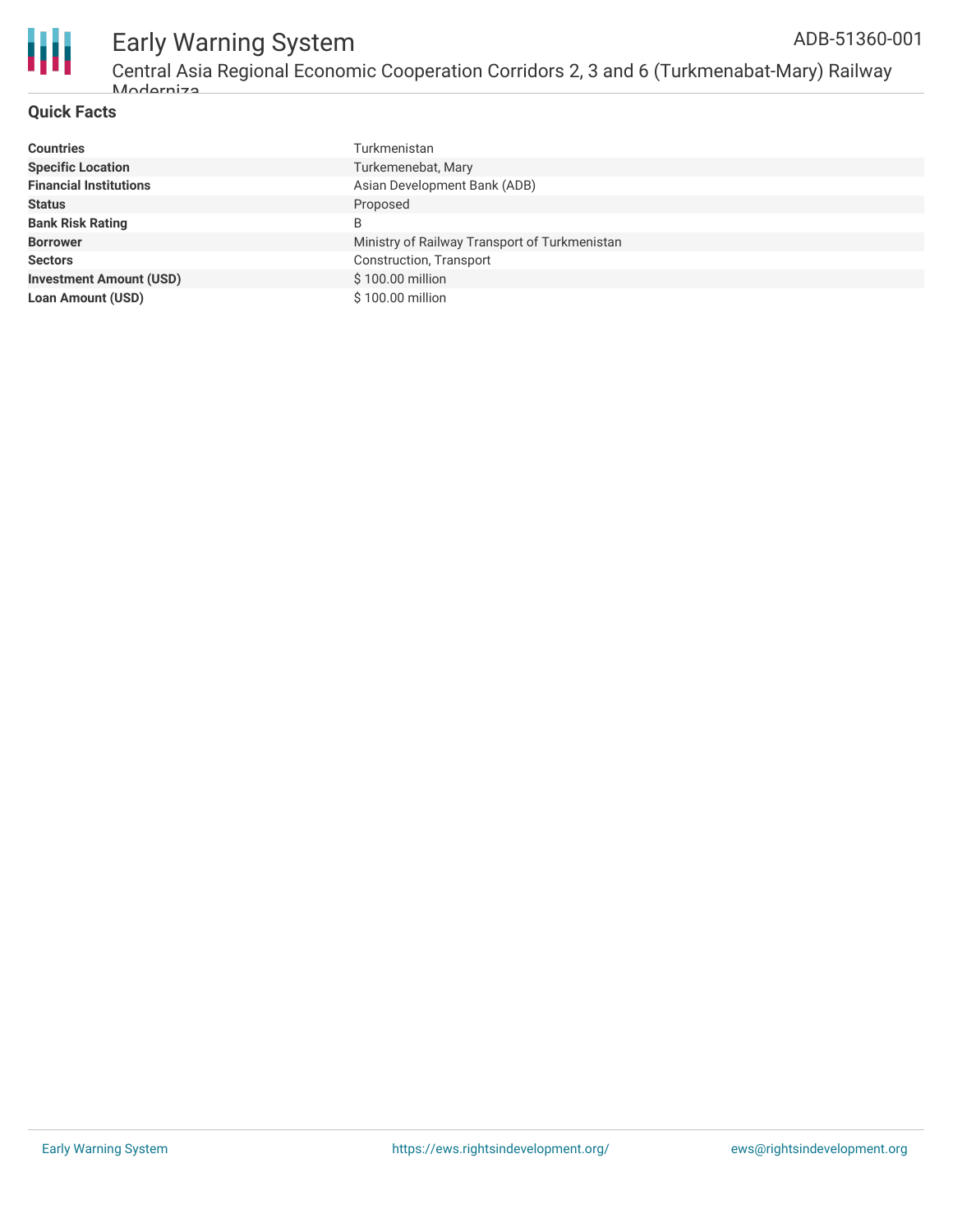

### **Project Description**

This project provides financing to rehabilitate 243km of Turkmenistan's national railway line from Turkmenebat to Mary. The government of Turkemenistan intends to modernize the entire 1,147km national railway line, with this project representing Phase 1.

According to Bank documents, this project will involve land acquistion and resettlement.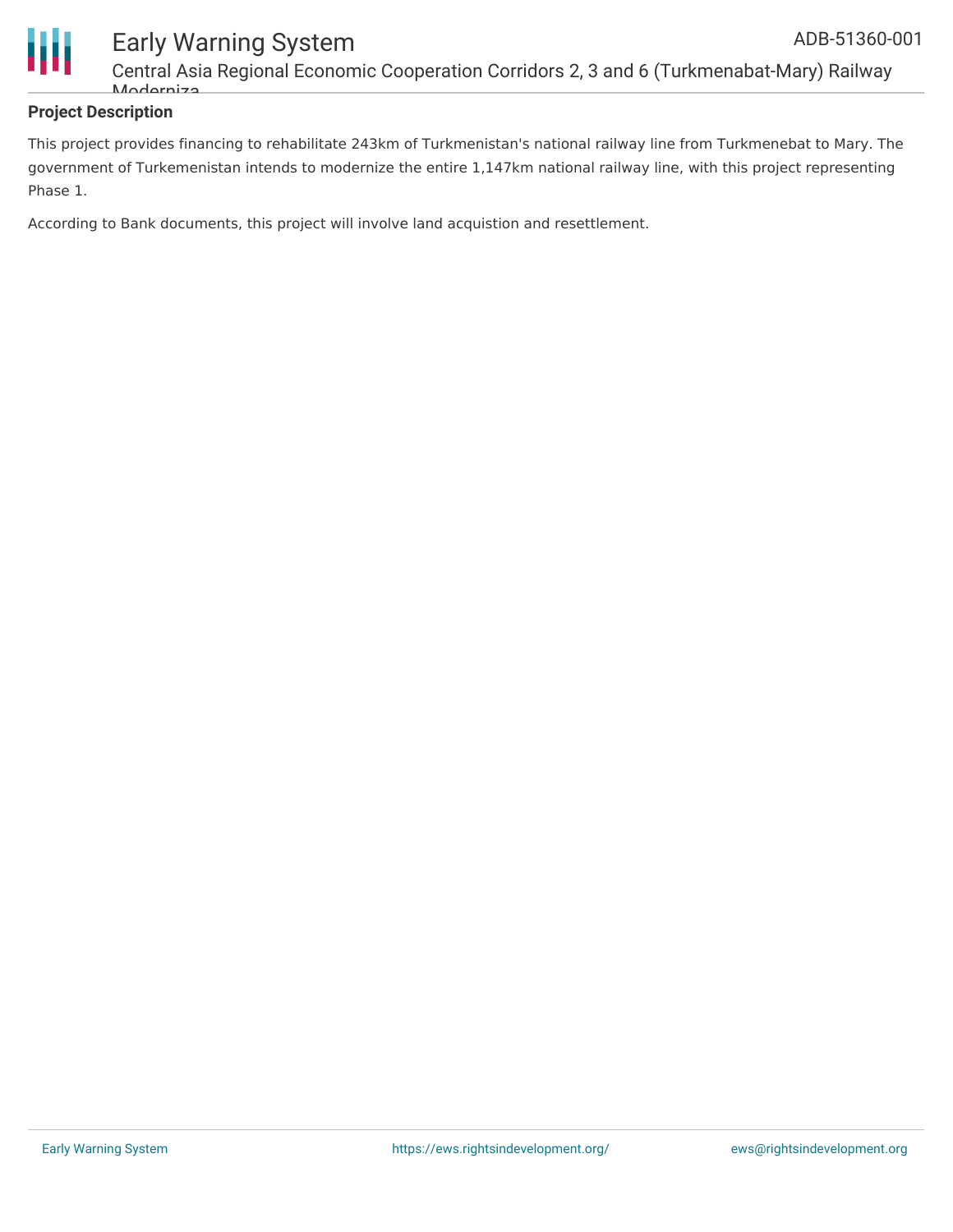

## Early Warning System

### **Investment Description**

Asian Development Bank (ADB)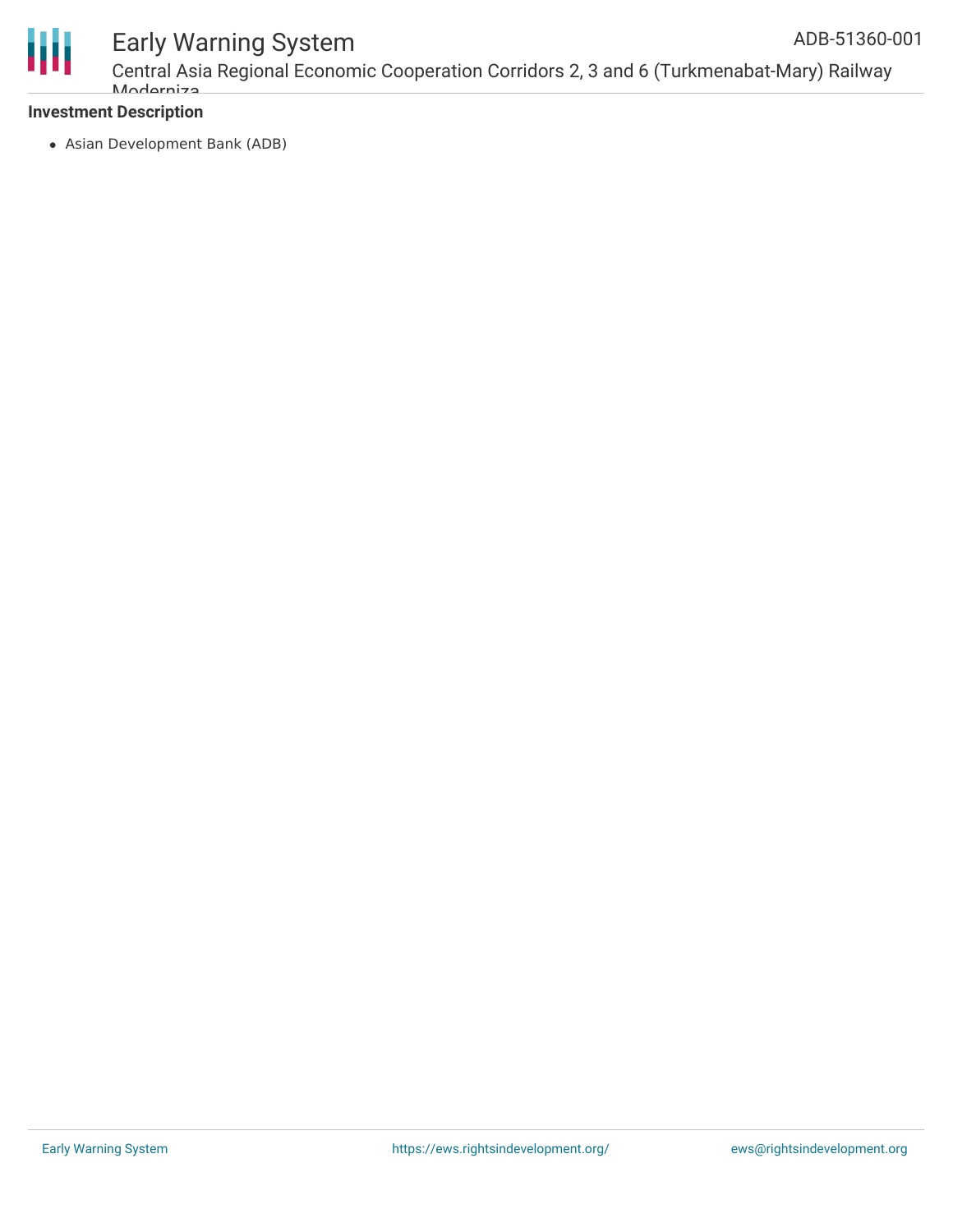

#### **Contact Information**

Ministry of Railway Transport of Turkmenistan 744007, 7 Saparmyrat Turkmenbashy The Great Avenue, Ashgabat, Turkmenistan

#### **ACCOUNTABILITY MECHANISM OF ADB**

The Accountability Mechanism is an independent complaint mechanism and fact-finding body for people who believe they are likely to be, or have been, adversely affected by an Asian Development Bank-financed project. If you submit a complaint to the Accountability Mechanism, they may investigate to assess whether the Asian Development Bank is following its own policies and procedures for preventing harm to people or the environment. You can learn more about the Accountability Mechanism and how to file a complaint at: http://www.adb.org/site/accountability-mechanism/main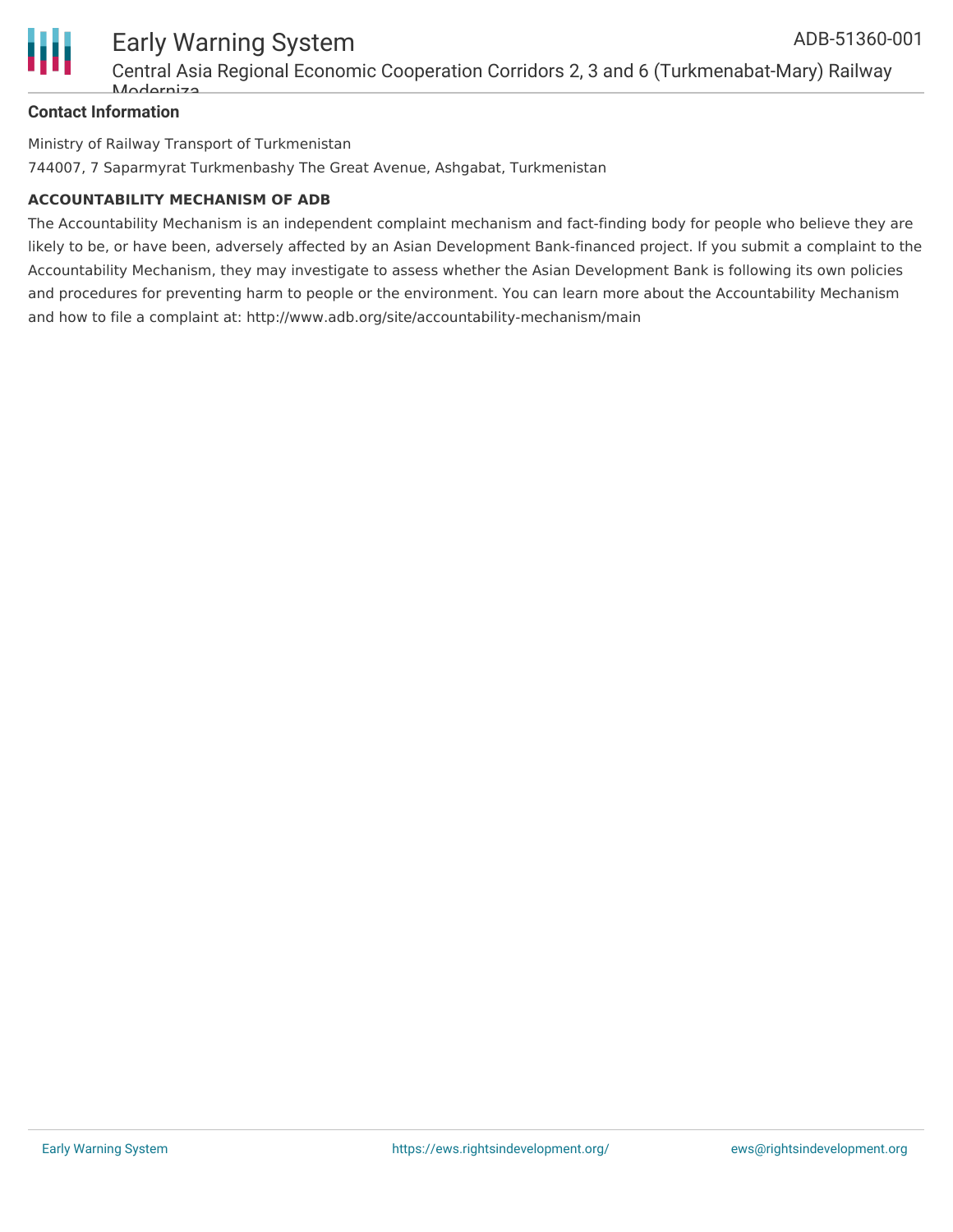

## Early Warning System

Central Asia Regional Economic Cooperation Corridors 2, 3 and 6 (Turkmenabat-Mary) Railway Moderniza ADB-51360-001

#### **Bank Documents**

• Project [Disclosure](https://ewsdata.rightsindevelopment.org/files/documents/01/ADB-51360-001.pdf) PDF [\[Original](https://www.adb.org/printpdf/projects/51360-001/main) Source]